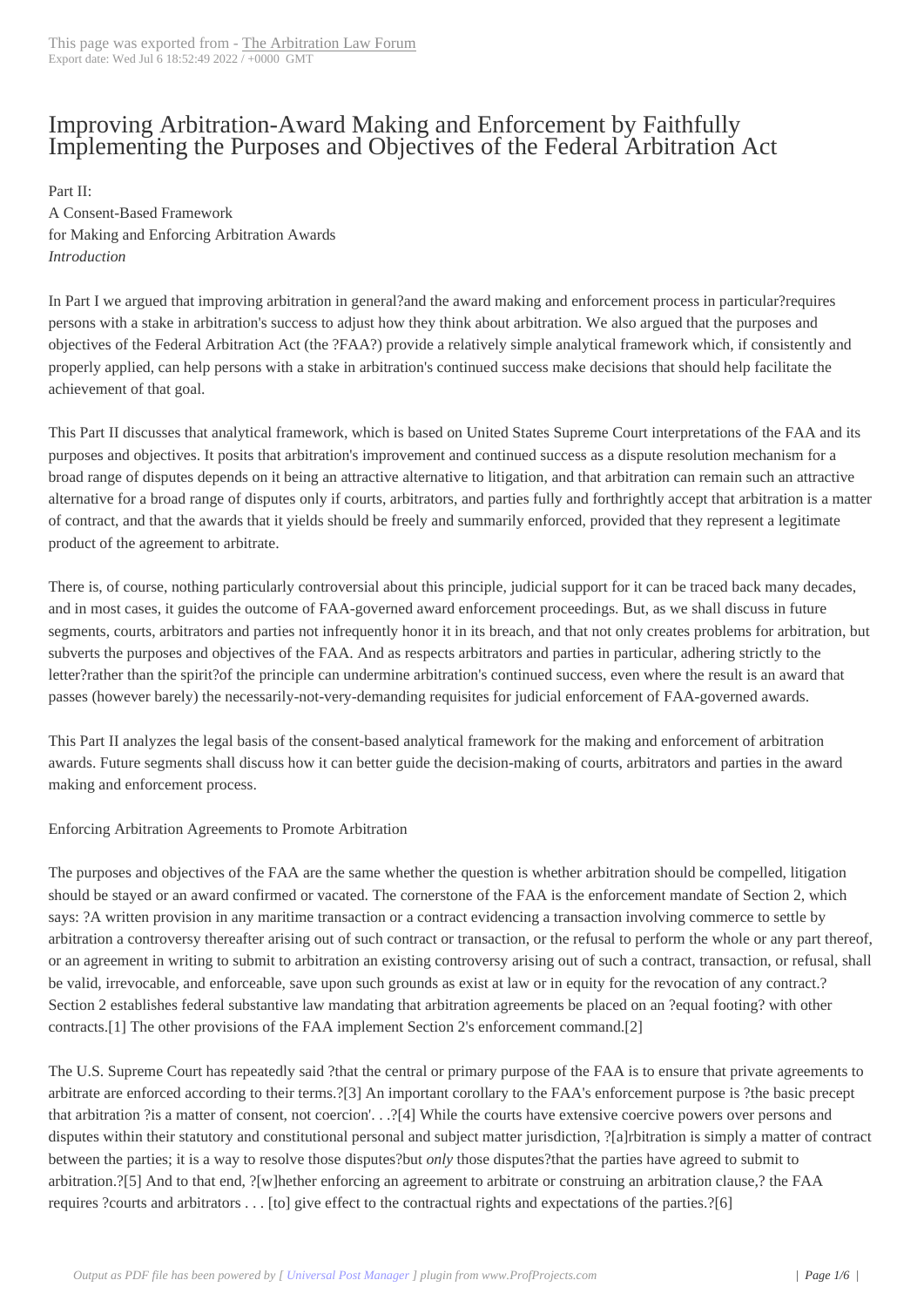The Supreme Court in *AT&T Mobility LLC v.* Concepcion[7] recently explained that the objective of the FAA is to ?promote arbitration.?[8] The Court did not say that the FAA was supposed to promote arbitration for arbitration's own sake or simply to promote the rigorous enforcement of arbitration agreements according to their terms. The Court's point was that the FAA ?promote[s] arbitration? by lending judicial support and assistance to an alternative to litigation that is party driven and more cost-effective, less time consuming, less formal, and more confidential than litigation, and which offers the added benefit of party autonomy, including the right to specify the substantive and procedural rules of decision and the opportunity to select specialized decision makers to decide particular disputes.[9]

The Court was not suggesting that the FAA ?promotes? arbitration simply because arbitration is ? or at least can be ? a more party-friendly way of resolving disputes, or because arbitration is somehow inherently superior to court adjudication. What it meant was that the FAA should be interpreted to encourage parties to agree to it, and thus opt out of the court system.

Though courts only rarely acknowledge it expressly, the reason the Supreme Court, most or all other federal courts, and probably the vast majority of state courts want to encourage parties to arbitrate their disputes is pragmatic and based on simple economics. For many decades, state and federal courts have been overburdened by the number of criminal and civil cases they must hear. That imposes significant costs not only on the courts themselves, but on private and public litigants ? who suffer from delays and other resulting inefficiencies ? and on the tax payers who foot the bill. Arbitration mitigates some of these burdens and costs by shifting them to private sector, and thus is beneficial not only to the court system, but to the public at large.[10]

Associate Justice Antonin Scalia's majority opinion in *Concepcion* seems to acknowledge, albeit tacitly, that arbitration users have, over the years become dissatisfied with it to a certain extent. It reminds the courts that the FAA must be interpreted so as to encourage persons to agree to arbitrate. The FAA, explained the Court, lends judicial enforcement of arbitration agreements to enable parties to design ?arbitration processes. . . to allow for efficient, streamlined procedures tailored to the type of dispute,? including the use of specialist decision makers and confidentiality provisions.[11] The arbitration ?envisioned by the FAA? is, compared to its litigation counterpart, ?less costly, more streamlined, and more likely to achieve ?expeditious results.?[12]

The FAA effectively offers to prospective court litigants a bargain of sorts. In exchange for opting out of the court system, the courts will enforce arbitration agreements in a way that should allow litigants to benefit from some of the advantages that arbitration can have over litigation?speed, cost-efficiency, informality, party autonomy, confidentiality, specialist decision makers, party autonomy and the like?provided that those who agree to arbitrate are willing to trade off some of the potential advantages that litigation has to offer?intensive procedural protections, strict application of the rules of law and evidence, broader subpoena powers, pristine decision-maker neutrality, joinder, coercive power over attorneys, self-executing contempt power over persons within the court's personal jurisdiction irrespective of their status as parties, impleader, appellate review and so on.

The required trade-off is not intended to punish or discourage persons who agree to arbitrate; without it arbitration would be a decidedly more time consuming and costly way of resolving disputes. Even though that might benefit *some* parties in the context of certain specific disputes, it would almost always disadvantage at least one of the parties. It would also deprive the courts and the general public of the arbitration's benefit of shifting dispute resolution costs to the private sector and would probably *increase* those costs by exponentially proliferating judicial proceedings and appeals and forcing the courts to become deeply embroiled in disputes that were supposed to be finally decided by private decision makers. The whole point of any privatization scheme is to reduce overall costs through efficient allocation of resources, not to increase them by inefficient allocation.

The extent of the trade-off exacted from parties who agree to arbitrate must therefore be sufficient to ensure that judicial involvement in the arbitration process does not defeat the purposes and objectives of promoting arbitration. But the extent of the tradeoffs should never exceed that necessary to avoid defeating those purposes and objectives.

Arbitration can provide benefits to the parties that opt for it, but the risk-benefit ratio is probably in most cases relatively high, all other things being equal. If the risk-benefit ratio is perceived as too high, then arbitration will tend to be perceived as too risky and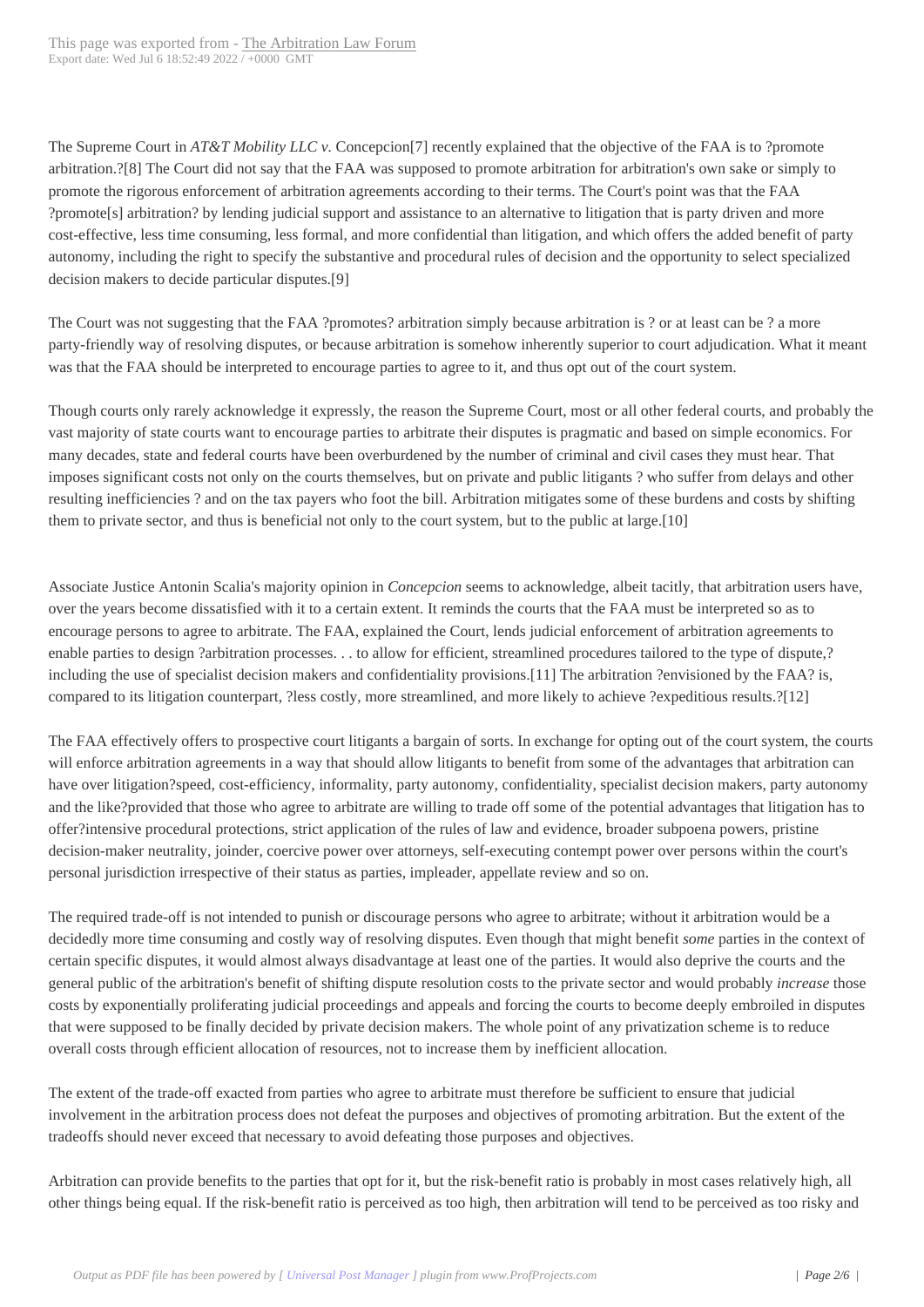fewer persons will agree to it.

Since the purpose of the FAA is to enforce arbitration agreements to serve the objective of promoting arbitration, arbitration agreements should not be ?enforced? in a way that discourages arbitration by making it more risky than it has to be. Enforcement of arbitration agreements in a way consistent with the FAA thus requires some careful balancing to ensure that courts do not, under the guise of enforcement, force parties to assume arbitration-related risks that they did not expressly or impliedly agree to accept, and which need not be imposed upon them as a matter of law to avoid undue interference with the FAA's objective of promoting arbitration.

## *How do the Award Enforcement Provisions of the FAA Promote Arbitration?*

The FAA provisions governing the confirmation and vacatur of arbitration awards are designed to enforce arbitration agreements in a way that attempts to ensure that the parties not only bear the risks necessary for the FAA to meet its objective, but also to allow arbitration users to realize the benefits of agreeing to arbitrate. For our purposes, the pertinent provisions are Section 9?which governs confirmation of awards (i.e., entry of judgment upon them)?and Section 10?which authorizes courts to vacate awards (i.e., declare them to have no legal effect).[13]

Like most other issues arising under the FAA, whether a court should confirm an award depends on what the parties agreed. Section 9 of the FAA, which governs confirmation of arbitration awards, says?with bracketed lettering added: ?[A] If the parties in their agreement have [B] agreed that a judgment of the court shall be entered upon the [C] award made pursuant to the arbitration, and shall [D] specify the court, then [E] at any time within one year after the award is made any party to the arbitration may apply to the court so specified for an order confirming the award, and thereupon the court must grant such an order unless [F] the award is vacated, modified, or corrected as prescribed in sections 10 and 11 of this title.? Items [A] through [D] above each concern party consent as evidenced by the arbitration agreement or submission.

While not necessarily immediately apparent from the words of Section 10 of the FAA, whether an award may be vacated also turns on party consent. Section 10(a) authorizes courts to vacate FAA-governed awards on four grounds, each of which concerns whether the arbitrators or one of the parties materially deprived the challenging party of a benefit it could legitimately expect to receive when it agreed to enter into an FAA-governed arbitration agreement:

- Section 10(a)(1) establishes that parties who agree to arbitrate can legitimately expect that the prevailing party did not obtain the award by ?fraud, corruption? or like ?undue means.?

- Section 10(a)(2) establishes that parties who agree to arbitrate can legitimately expect that none of the arbitrators who will decide their disputes will be ?guilty of corruption,? and that at least the neutral arbitrators will not be ?guilty? of ?evident partiality,? that is, they will meet certain minimum standards of arbitral impartiality.

- Section 10(a)(3) implies into every arbitration agreement some minimal, procedural due process requirements by authorizing vacatur where the arbitrators ?were guilty of misconduct in refusing to postpone the hearing, upon sufficient cause shown, or in refusing to hear evidence pertinent and material to the controversy; or of any other misbehavior by which the rights of any party have been prejudiced.?

- Section 10(a)(4) ensures that the arbitrators do not exceed the powers the parties contractually delegated to them, or do not ?execute? them ?so imperfectly? that they fail to make ?a mutual, final, and definite award upon the subject matter submitted. . . .?

The judicial review authorized by Sections 9 and 10 is thus designed principally to ensure that the award upon which the court is asked to enter judgment is a legitimate product of the parties' agreement to arbitrate, and that the challenging party has not been deprived of the modest requirements of fundamental fairness Sections  $10(a)(1)$  through  $10(a)(3)$  imply into every arbitration agreement. Circuit Judge Richard A. Posner of the U.S. Court of Appeals for the Seventh Circuit summarized the point quite well in his inimitably terse, clear and insightful prose:

It is tempting to think that courts are engaged in judicial review of arbitration awards under the Federal Arbitration Act, but they are not. When parties agree to arbitrate their disputes they opt out of the court system, and when one of them challenges the resulting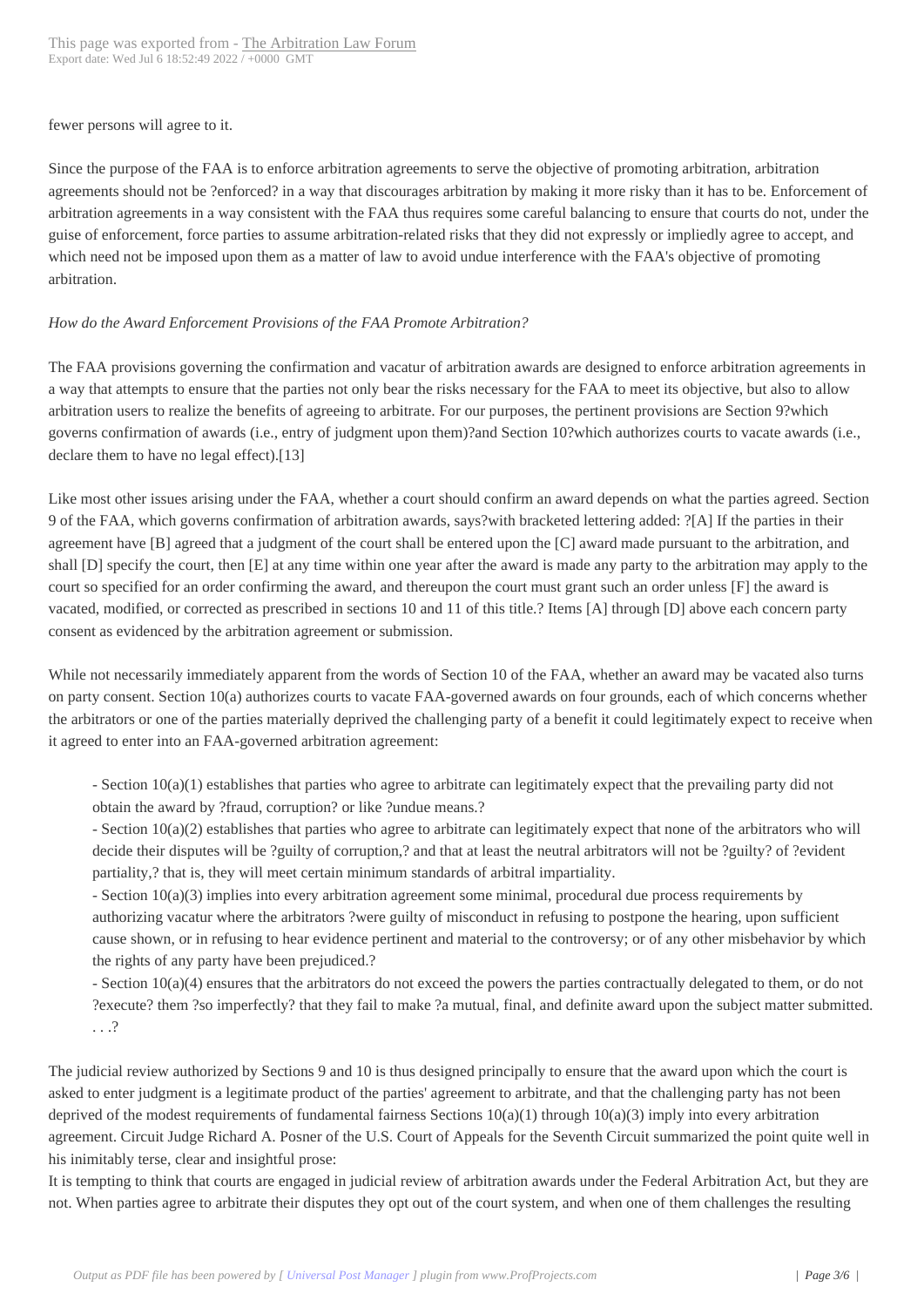arbitration award he perforce d[oes so not on the ground that](http://loreelawfirm.com/blog/?p=4026) the arbitrators made a mistake *but that they violated the agreement to arbitrate*, as by corruption, evident partiality, exceeding their powers, etc.?conduct to which the parties did not consent when they included an arbitration clause in their contract.[14]

Section 10 thus implements the enforcement purpose of the FAA. Parties who agree to arbitrate must sacrifice much in the way of procedural protection, and assume the risk that the arbitrators may make even egregious errors of law, fact and contract interpretation. That is part of the arbitration bargain, which Section 10 enforces by strictly limiting the nature and scope of arbitration award challenges.

Section 10 also enforces arbitration agreements by authorizing vacatur where enforcing the award would violate the arbitration agreement?including the baseline requirements of fundamental fairness Sections  $10(a)(1)-(a)(3)$  imply into every arbitration agreement? or otherwise sanction an exercise of arbitral power to which the parties did not consent. It provides the parties with at least some assurance that the end product of an arbitration agreement will be a matter of consent, not coercion.

Without at least that modest degree of protection, arbitration would be a far less attractive an alternative to litigation than it was intended to be. Just as few would likely agree to arbitrate if its legitimate result could not be readily?and, if necessary, coercively?enforced, so too would few agree to arbitrate if there were in place no check against material violations of arbitration agreements or the risk that an award was otherwise not grounded in party consent.

Unfortunately, the purposes and objectives of the award-enforcement provisions of the FAA are, from time-to-time, lost on, or overlooked by, arbitrators, judges, parties and counsel. That can cause unnecessary problems for arbitration, undermining its ability to serve as an attractive and effective alternative to litigation. It is to some of those problems?and some straightforward solutions?that in future posts we will next turn.

[1]*AT&T Mobility LLC v. Concepcion*, 131 S. Ct. 1740, 1745-46 (2011); *Buckeye Check Cashing Co. v. Cardegna*, 546 U.S. 440, 447 (2006).

[2]*See, generally, Buckeye*, 546 U.S. at 447 (doctrine of severability, although based on language of Section 4, ?ultimately arises out of § 2,? and ?establishes how [Section 2's] equal-footing guarantee is to be implemented?); *Arthur Andersen LLP v. Carlisle*, 556 U.S. 624,129 S.Ct. 1896, 1901-02 (2009) (explaining relationship between FAA Section 2 and FAA Section 3).

[3]*Stolt-Nielsen S.A. v. AnimalFeeds Int'l Corp.*, 130 S. Ct. 1758, 1773 (2010) *(*quotation omitted); *Mastrobuono v. Shearson Lehman Hutton, Inc.*, 514 U.S. 52, 57, 58 (1995); *Doctor's Associates, Inc. v. Casarotto*, 517 U.S. 681, 688 (1996); *see, generally*, 9 U.S.C. § 4 (?The court shall hear the parties, and upon being satisfied that the making of the agreement for arbitration or the failure to comply therewith is not in issue, the court *shall make an order directing the parties to proceed to arbitration in accordance with the terms of the agreement*?) (emphasis added)).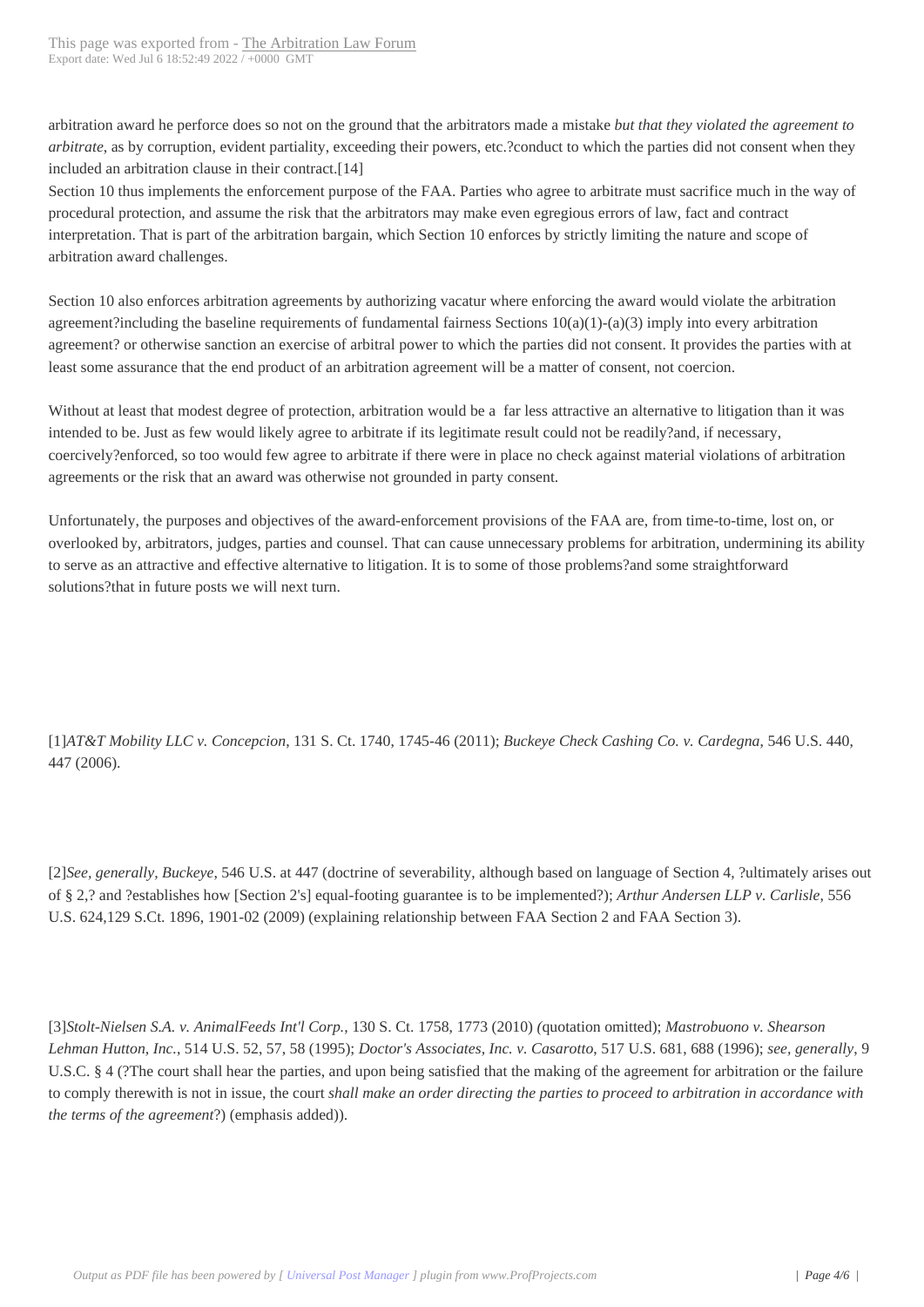[4]*Stolt-Nielsen*, 130 S. Ct. at [1773, 1773-75 \(citations and](http://loreelawfirm.com/blog/?p=4026) quotation omitted).

[5]*First Options of Chicago v. Kaplan*, 514 U.S. 938, 943 (1995) (emphasis in original).

[6]*Stolt-Nielsen*, 130 S. Ct. at 1773-74 (citation and quotation omitted).

[7]131 S. Ct. 1740 (2011).

[8]AT&T Mobility, 131 S. Ct. at 1749.

[9]131 S. Ct. at 1748-53.

[10] See, e.g., Roughneck Concrete Drilling & Sawing Co. v. Plumbers' Pension Fund, 640 F.3d 761, 765 (7th Cir. 2011) (?[The law's bias in favor of arbitration . . . seems largely motivated by a desire to limit judicial workloads. Why otherwise prefer nonjudicial to judicial dispute resolution processes??) (Posner, J.); *AIG Baker Sterling Heights, LLC v. America Multi-Cinema, Inc.*, 508 F.3d 995, 1001 (11th Cir. 2007) (?purpose of the Federal Arbitration Act? is "to relieve congestion in the courts and to provide parties with an alternative method for dispute resolution that is speedier and less costly than litigation.") (quotation and citation omitted); *Performance Unlimited, Inc. v. Questar Publishers, Inc.*, 52 F.3d 1373, 1384 (6th Cir. 1995) (?Arbitration lightens courts' workloads, and it usually results in a speedier resolution of controversies.") (quotation and citation omitted).

[11]*See* 131 S. Ct. at 1749.

[12]131 S. Ct. at 1749, 1753.